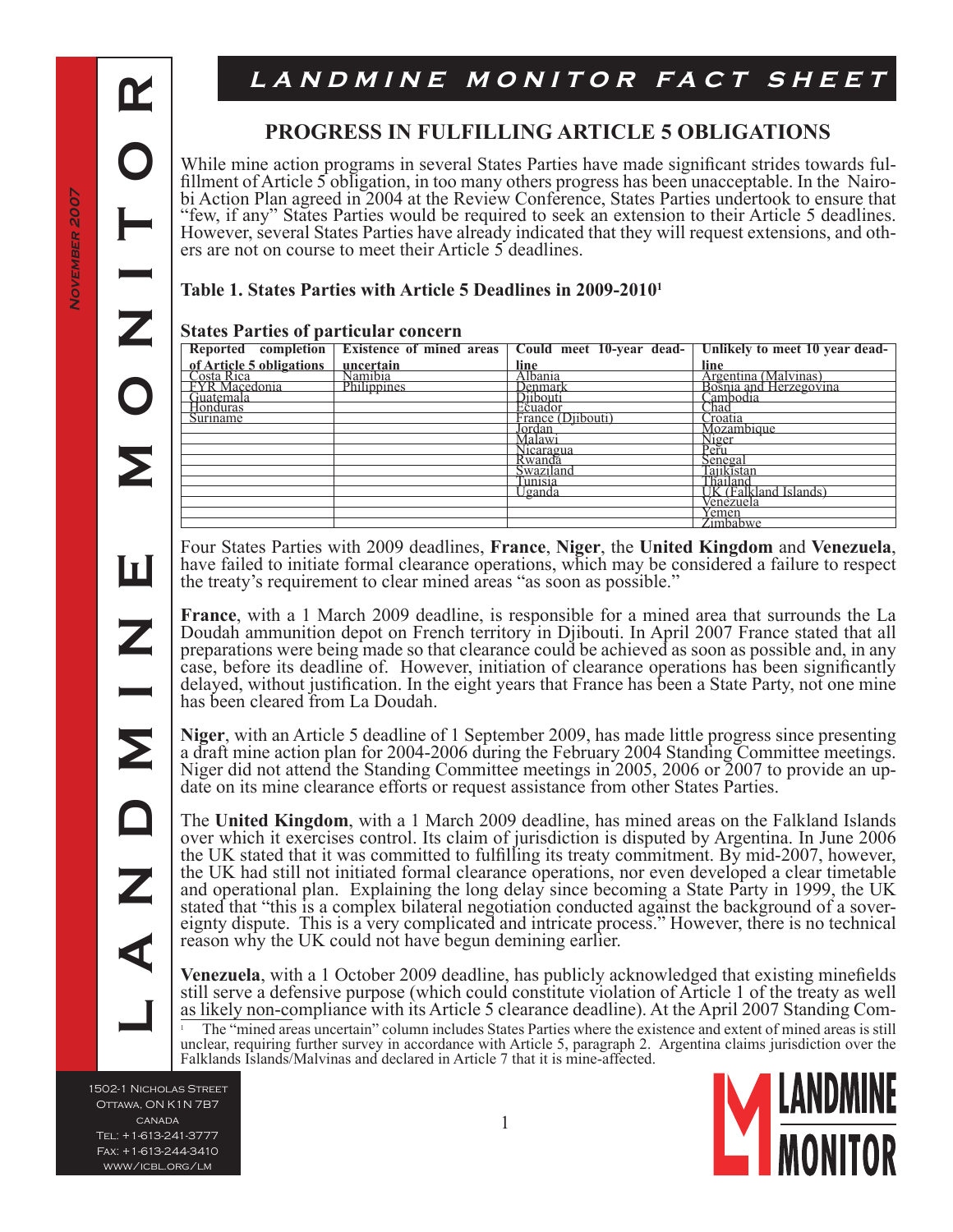mittee meetings Venezuela stated it had not made progress because it did not yet have a replacement for the antipersonnel mines used to guard naval bases. In July 2007 Venezuela's Ministry of Foreign Affairs con- firmed that an Article 5 extension request was being prepared.

#### **Progress by other mine-affected States Parties**

**Bosnia and Herzegovina** (deadline 1 March 2009) acknowledged at the April 2007 Standing Committee meetings that it "will not be in a position to completely fulfill obligations stated under Article 5" and had started preparing an extension request. Its 2005-2009 mine action strategy aims only to reduce the mine/ UXO risk and its associated socioeconomic impact "to an acceptable level."

In view of the extent of its mine contamination, **Cambodia**'s medium-term vision is to be mine-impact free by 2012. In April 2006 the Secretary-General of the Cambodia Mine Action and Victim Assistance Authority publicly affirmed that Cambodia will not meet the deadline and that "an extension will be required." He said the government would make clear the duration of the extension required at the time of the request and would explain in detail the reasons for it.

**Chad** (deadline 1 November 2009) declared in April 2007 that although clearance of less than 10 square ki- lometers of the original estimate of 1,081 square kilometers "might appear derisory, it actually corresponded to area reduction of around 57 percent of the total," namely 616.5 square kilometers of low, medium and high impact areas. Nevertheless, limited survey information, slow progress in clearance and lack of funding indicate that Chad will not meet its Article 5 deadline.

**Croatia** warned in May 2006 that the chances of meeting its 1 March 2009 deadline were "very, very slim." Since 1998 the Croatia Mine Action Center (CROMAC) has released some 613 square kilometers to local communities, as communities, as a result of mine clearance and general or technical survey. At the start of 2007 Croatia es- timated that further general survey would lower the estimate of remaining contaminated land to about 1,000 square kilometers. In April 2007, Croatia informed States Parties that it had the capacity to clear about 40 square kilometers per year (although it has never achieved this amount).

**Ecuador**, despite an Article 5 deadline of 1 October 2009, has a mine action plan that schedules clearance to end in 2010. However, Ecuador has stated that it "would make all the necessary efforts to conclude operations i deadline: appropriate mechanical equipment and international financial support. An EC-funded project was said to enable Ecuador to "achieve the objective of declaring its national territory free from antipersonnel mines in 2010."

In **Jordan** clearance of remaining minefields on its northern border with Syria, expected to take two years, had not started as of April 2007, thus casting doubt on its ability to meet the 1 May 2009 deadline. Previously, 2009 but also aspires to become a regional hub for mine action in years to come."

In **Mozambique**, with a 1 March 2009 deadline, the UNDP Chief Technical Advisor stated that, "Given all the scenarios surrounding the mine clearance progress so far and the task ahead, it is quite evident that the Government of Mozambique will request an extension on its deadline ... possibly until end-2010." In March 2007 Mozambique began making preparations for requesting an extension; if granted, this request was ex-2007 Mozambique began making preparations for requesting an extension; if granted, this request was ex- pected to be integrated into the 2007-2010 National Mine Action Plan. A meeting was held in Maputo on 24-25 October 2007 to discuss Mozambique's future mine action strategy. Although the extent of remaining contamination remained under discussion, the government indicated that it might need until the end of 2012 to complete clearance operations.

In **Nicaragua** (1 May 2009 deadline) the Ministry of Defense has reaffirmed its desire to complete clear- ance operations. But Nicaragua sought \$5 million from international donors for demining in 2007 and 2008, without which it stated that demining would be extended into 2009 or 2010.



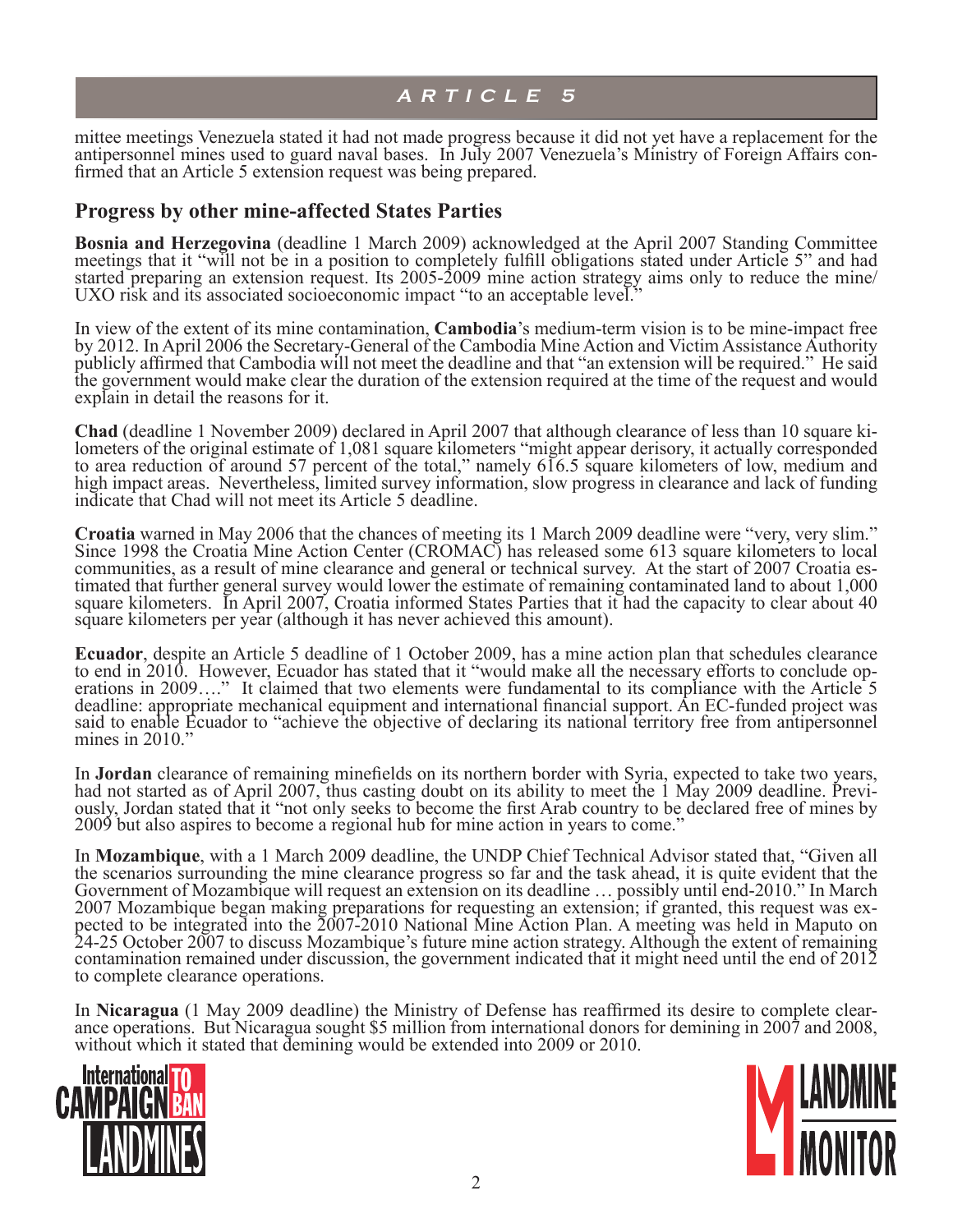In **Peru** (1 March 2009 deadline) a 2006 monitoring mission for the EC-funded joint Ecuador-Peru demining project in the Condor mountains praised the good cooperation but noted management problems, especially in Peru, which had limited project implementation.

**Senegal**, despite protracted delays in setting up a demining program, stated in April 2007 its determination "to respect its undertakings set out in Article 5 of the Convention and to ensure the destruction of antipersonn possible." A June 2007 agreement with UNDP should help Senegal ultimately to meet its obligations.

Tajikistan (1 April 2010 deadline) declared in its Article 7 report of March 2006, echoing previous statements, that the period of four years until 1 April 2010 "is not enough for the completion of the foreseen scale of work." In 2007, TMAC stated "there is no possibility of all landmines being cleared by 2010." At the Seventh Meeting of States Parties, Tajikistan warned that "progress on this issue depends primarily on fund-<br>ing." TMAC has estimated it needs approximately \$12 million over the next five years. "That could manage the mines problem almost completely if funds arrive in good time."

**Thailand** (1 May 2009 deadline), after seven years of demining, had cleared and reduced 20 square kilometers, less than one percent of the suspected hazard area identified in 2001, and only four percent of the 500 square kilometers believed by the Thailand Mine Action Center (TMAC) to be contaminated. At the April 2007 Standing Committee meetings Thailand stated that "despite our very best efforts, an extension request for mine clearance may be inevitable." It added, "this extension request will by no means set back our com- mitment and efforts to clear mines within our territory as soon as is realistically possible." TMAC expects Thailand will submit a request for extension of its Article 5 deadline by March 2008.

**Uganda**, with a 1 August 2009 deadline, has been slow to initiate a mine action program. Clearance did not start until 2006 but momentum increased considerably during the year and in April 2007, "It is anticipated that by 2009 Uganda shall have adequate capacity to carry out technical surveys, explosive disposal ord-<br>nance and clearance capacity to enable the Uganda Mine Action Centre to destroy all anti-personnel mines in the identified mined areas under Uganda's jurisdiction." The center's director added that the mine action plan is dependent on "the successful outcome of the peace negotiations and the eventual end of conflict. The prospective end-date of fulfilling obligations in Article 5 is dependent on this factor."

**Yemen** (1 March 2009 deadline) has claimed that because some mines are located deep below shifting sand they cannot be removed with existing technology. Its mine action strategy is to ensure "all communities classified as high and medium impact, and 27 percent of the most critical low-impacted areas (147 square kilometers) are cleared by the end of March 2009." In its most recent Article 7 report, Yemen said it plans to permanently mark 16 of the remaining minefields, a strategy that falls short of the full requirements of the treaty.

**Zimbabwe** (1 March 2009 deadline) has a five year strategic plan that envisages clearance of all mined areas by 2009 but the demining progress is far behind schedule, with only about 40 percent of mined areas cleared by April 2007. The Director of the Zimbabwe Mine Action Centre stated that, "Zimbabwe will not make it to the 2009 deadline…as shown by the extent of surveyed minefields and those not yet surveyed. We are in the process of preparing a request for the extension of our deadline which we will forward before February 2008. Under current funding it may take not less than 20 years to complete."



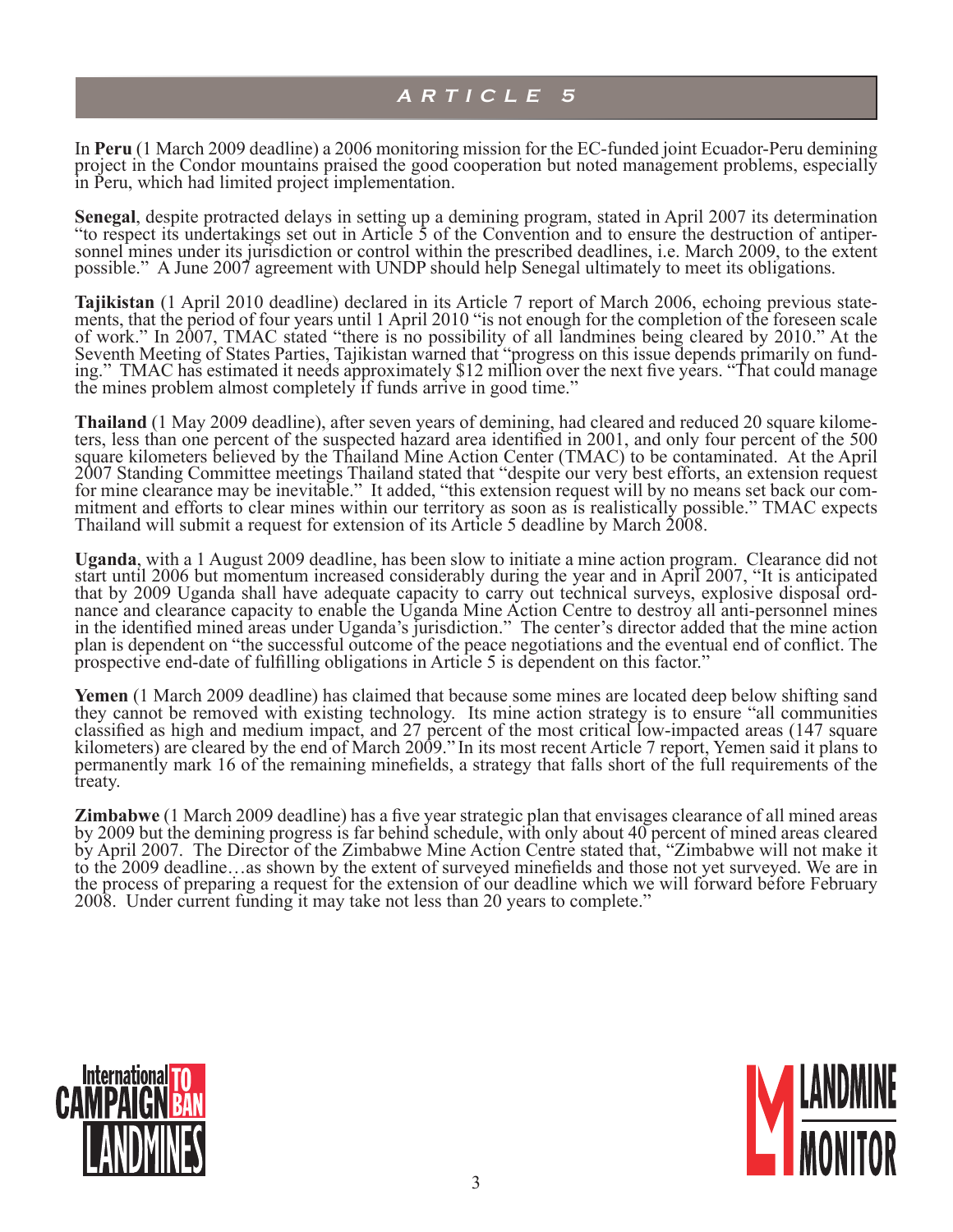#### **Completion of Article 5 Obligations**

There should be no confusion about the conditions required to fulfill Article 5 of the Mine Ban Treaty. The treaty requires every State Party to identify and clear all mined areas under its jurisdiction or control within 10 years of becoming a party to the treaty.<sup>2</sup> As stated by Article 5, this includes, at a minimum, reviewing all areas *suspected* to contain antipersonnel mines and clearing, to international standards, every area that is *confirmed* to contain antipersonnel mines. Thus, "permanent" marking does not constitute fulfillment of Article 5, although marking is an interim requirement until mined areas are cleared.

The term "impact-free" does not appear in the Mine Ban Treaty, and is open to various interpretations, such as permanent fencing instead of clearance of some mined areas, or that there is no necessity to clear mined areas in uninhabited or inaccessible areas. Article 5 of the Mine Ban Treaty allows no such exceptions. The ICBL does not support the use of the term "impact-free."

The treaty does not, though, require that a country must be "mine-free" to declare completion of Article 5 ob-<br>ligations. After investigating suspected mined areas and clearing *all* confirmed mined areas, thereby meeting<br> eventualities, a residual clearance or explosive ordnance disposal (EOD) capacity should be retained; newly discovered mined areas should be cleared promptly and reported fully in Article 7 transparency reports.

#### **Criteria for Reviewing Article 5 Extension Requests**

A State Party's performance in seeking to fulfill its Article 5 obligations should be among the criteria for judging extension requests. The ICBL fully supports the process established at the Seventh Meeting of States Parties and encourages States Parties to abide by these procedures, including use of the recommended tem- plate and submission of requests nine months ahead of the Meeting of States Parties where a decision will be taken.<sup>4</sup> In general, *no automatic or blanket extension requests should be granted to any State Party.* Where there is a well-founded case for an extension, the minimum possible period should be granted and progress during the extension period should be subject to the active oversight of States Parties. Where there is evidence that the requesting party did not make a sufficient effort to meet its initial deadline, this fact should be clearly stated by the other States Parties when rendering their decision.

The ICBL believes that three principal factors should be taken into account when reviewing a request for an extension:

**1. There should be evidence of a commitment by the requesting State Party to implement Article 5 "as soon as possible."** Such evidence could include the establishment of a national mine action program (including the necessary enabling legislation); creation or contracting and deployment of an appropriate de-<br>mining capacity as soon as possible after becoming a State Party; increases in demining capacity and produc-<br>tivi the amount of land released relative to the original amount suspected to contain antipersonnel mines; and efforts to draw up a comprehensive inventory of mined areas containing antipersonnel mines, as required by Article 5, paragraph 2.

**2. The requesting State Party should submit a strategic plan for demining operations that justifies**  should be part of a broader strategic plan covering all aspects of mine action. It should detail precise under-<br>takings by the requesting State Party, including a plan for the mobilization of resources from national and international sources. It should reflect national and development priorities, clearing first where the need is

ICBL, "Views on Fulfillment of Article 5 Obligations," May 2006, www.icbl.org/content/download/22248/413788/file/Article5Fulfillment-May2006.doc. See, ICBL, "Recommended criteria for judging extension requests," Geneva, April 2007, www.icbl.org/news/isc07docs/extreq.





Jurisdiction covers all of a country's "sovereign" territory, including non-metropolitan territories and other overseas dependencies, and control encompasses other land it occupies or otherwise exercises authority over, even if that occupation is contested or considered unlawful. Either jurisdiction or control engages legal responsibility; both are not required. Areas within a State Party's jurisdiction, but not its effective control (such as areas occupied by NSAGs) are also included in this obligation, though international law makes allowance for a state's inability to intervene in such circumstances.